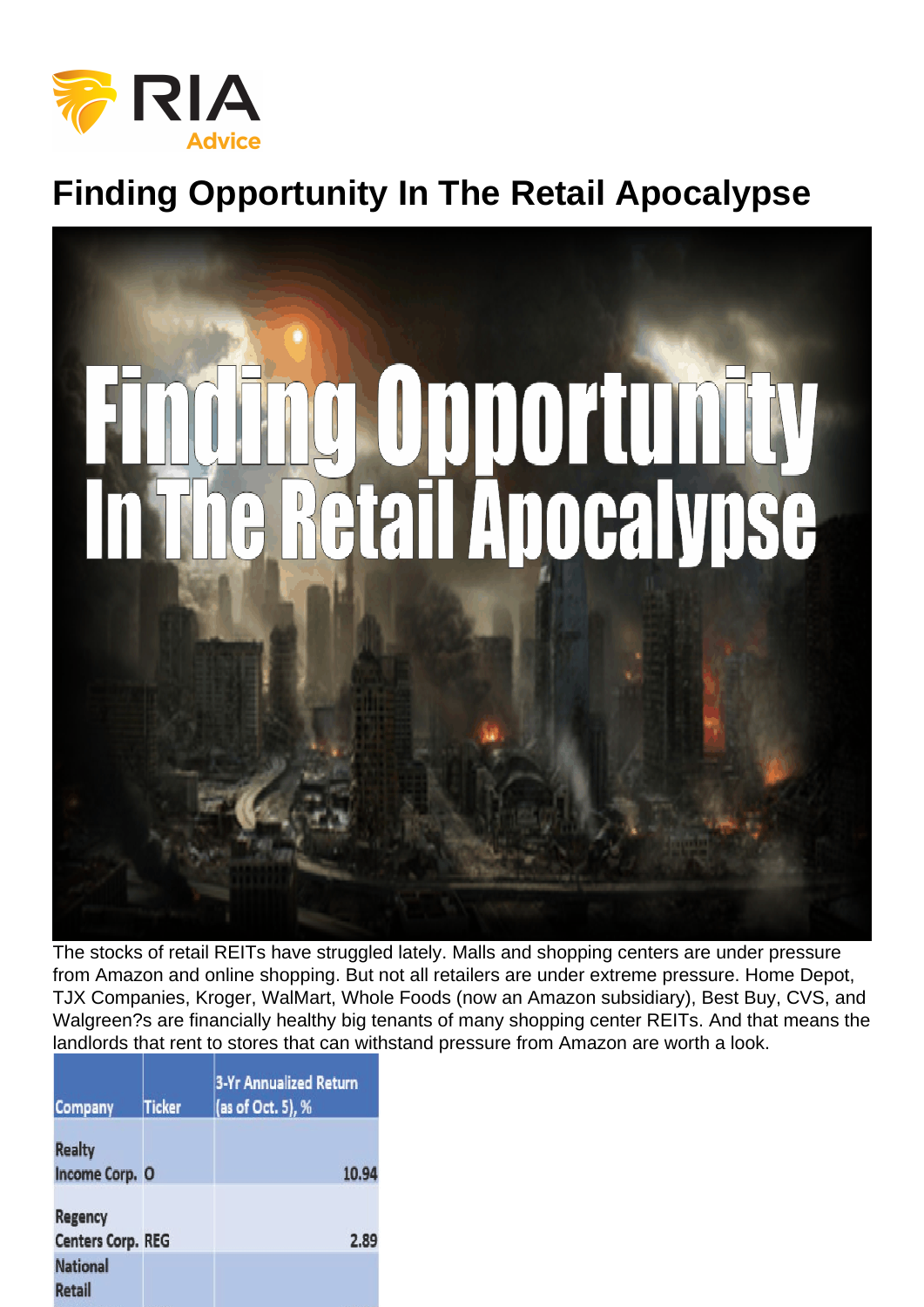We?ve listed the 7 largest shopping center REITs by market capitalization, showing their dividend yields and Price/FFO. As a reminder FFO (funds from operations) is net income adjusted for property sales and depreciation. It?s not a perfect measure of cash flow since stripping out all depreciation can?t be accurate. Some long term capital expenditures are required to maintain property. But adjustments to FFO aren?t uniform, while FFO is. So it allows for the comparison of companies. It?s also useful in judging the safety of dividends.

The top-7 shopping mall REITs are averaging a Price/FFO ratio of 14.43 and a dividend yield of 5.3%. That?s a reasonable P/FFO ratio for healthy businesses and a decent yield since the 10 year US Treasury is 2 percentage points behind. The companies with higher valuations and lower dividend yields tend to have better property. Regency, for example, has more property than the others in California. KIMCO and Brixmor, by contrast, have a higher percentage of Midwest property, where the economy struggles, and Southeast property vulnerable to hurricanes. All of the companies appear financially healthy, and aren?t struggling to pay interest on mortgages or dividends. Most of them are also growing net operating income (NOI). That means, though vulnerable to further encroachments from Amazon, this would be a reasonable basket of stocks to own as a small part of a dividend portfolio. Brixmor and KIMCO, especially, could be attractive holdings at their current prices, despite being heavy in Midwest and Southeast property.? In addition to attractive dividend yields covered by cash flow and healthy balance sheets for both companies, a[?recent Morningstar report](https://www.morningstar.com/articles/884933/shopping-center-reits-currently-on-sale.html) indicates that KIMCO has revamped its portfolio since 2010, shedding over 400 assets for \$6 billion over that time. Additionally, Weingarten Realty, though with a lower dividend yield than Brixmor and KIMCO, has 56 of its 190 properties in fast